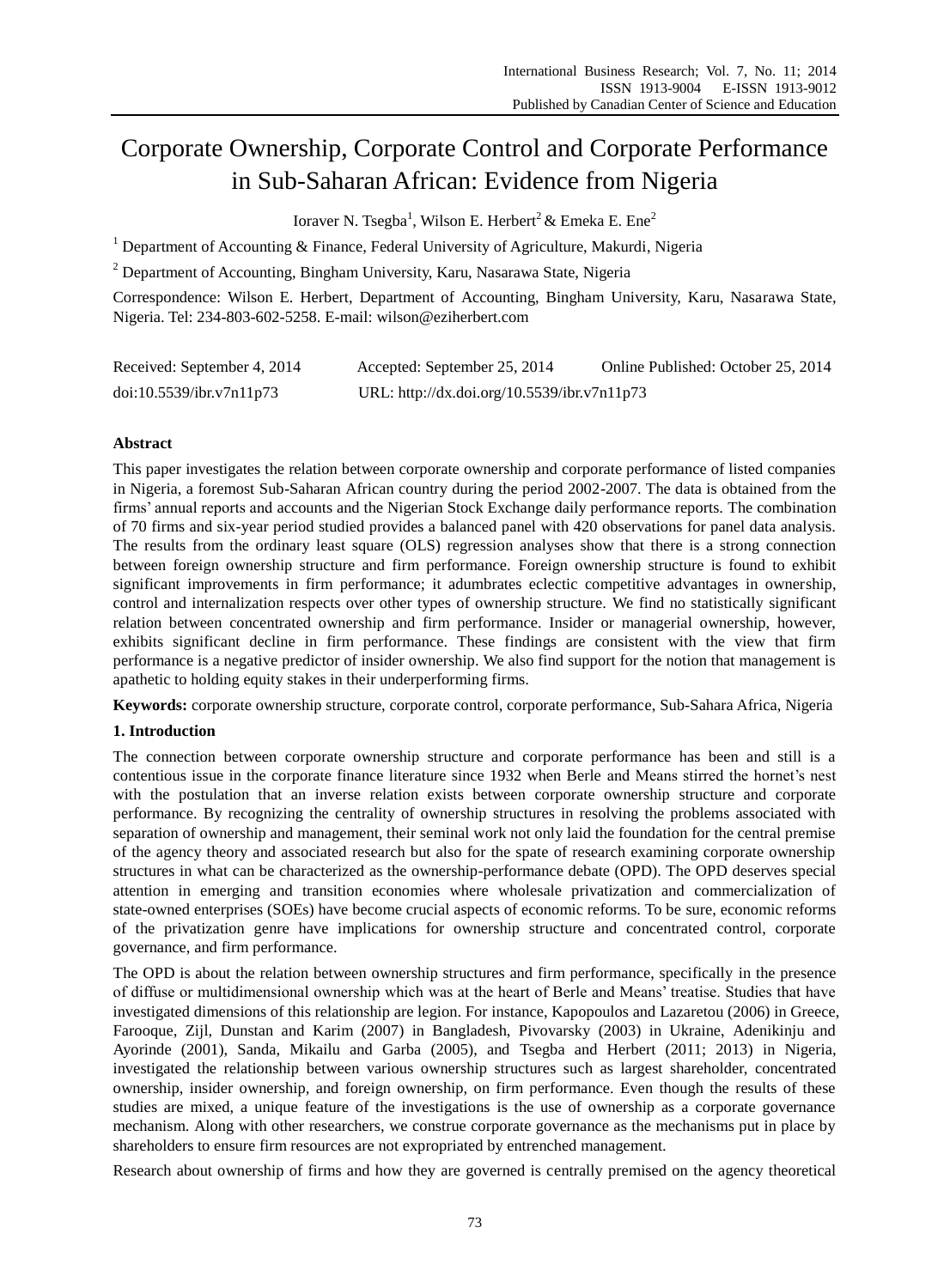framework. It is predicated on the notion that tension exists between shareholders and managers on account of their separation of ownership and control. Above all, the managerial entrenchment hypothesis under the separation of ownership and control imbues corporate managers with an array of discretionary powers over certain corporate activities, such as diversifying the firm"s portfolio (in order to increase their job security), shirking (Jensen & Meckling, 1976), and undertaking fewer investment risks (Morck, Shleifer & Vishny, 1988). Each of these discretionary behaviours can lead to present value loss for the firm (Jensen & Meckling, 1979). Resolving or mitigating this divergence and/or realigning the interests of both sides requires close monitoring of corporate managers to (a) ensure transparency and accountability in the use of corporate resources, (b) mitigate the opportunistic proclivity of managers, (c) attenuate the inevitable conflict between shareholders and corporate managers, arising from the divergence of ownership and control, and (d) ensure that decisions and strategies taken by management have positive implications for shareholder wealth maximization.

A highly neglected area of the OPD is the option that firm performance could be a major determinant of corporate ownership. Research exploring the relation between corporate performance and ownership structure has also yielded mixed results. In particular, studies by McConnell and Servaes (1990), Cho (1998), Demsetz and Villalonga (2001), and Kapopoulos and Lazaretou (2006) do not provide strong evidence to reject or accept the hypothesis of relationship between firm performance and inside ownership (managerial equity). This, in effect, calls for further research into this phenomenon. Perhaps, the absence of any systematic method by which the relationship can be gauged makes conflicting results inevitable. A further explanation for inconsistent results may lie in the conceptual issues. For example, differences in methodology, measurement, sample and size, and the nature of firm performance and ownership structure and how the constructs are operationalized, all have conceptual underpinnings (Demsetz & Villalonga, 2001).

In this paper, we seek to examine the relations between three dimensions of ownership structure and three dimensions of firm performance. Specifically, we examine the relation between three financial performance indicators - market price, earnings per share, and return on assets - and three ownership structures - concentrated ownership, foreign ownership, and insider ownership, using Nigerian listed firms as grounds of evidence. Our investigation seeks to provide empirical support to three possible relationships between firm performance and ownership structure: (i) the existence of a positive relationship between firm financial performance and ownership structure, suggesting that firm performance is the driving force towards the structure of ownership; (ii) lack of relationship between firm financial performance and ownership structure; and (iii) the existence of a negative relationship between firm financial performance and ownership structure.

The motivation for this line of investigation derives from the need to address the observations made by Demsetz and Villalonga (op. cit.) and to help fill the gap in empirical research on the phenomenon of interest in Africa. Furthermore, our three dimensional model of firm performance and ownership structure, as explained above, might be seen as a corrective approach to prior studies which concentrated on the reciprocal relationship between ownership structure and firm performance. Above all, this model is consistent with the view that decisive ownership structures (diffuse or concentrated, foreign or insider) are those that emerge from the interplay of market forces and market indicators of firm performance which maximize shareholders" expected returns.

The following section discusses the theoretical framework with a review of the related empirical literature. Section 3 describes the data and variables we use in our empirical analysis. Section 4 reports and discusses our findings. Section 5 concludes.

# **2. Literature Review and Theoretical Framework**

## *2.1 Theoretical Framework*

Demsetz and Lehn (1985) provide incipient evidence of the endogeneity of a firm"s ownership structure based on the framework long established by Berle and Means. Demsetz and Lehn"s research is embedded in the following three propositions: value-maximizing size of the firm, control potential, and systematic regulation. Together with the orthodox viewpoint, they offer plausible explanations to why ownership may be concentrated or diffused.

# 2.1.1 Value Maximizing Size Proposition

The value-maximizing size theory of the firm asserts that the size of firms that compete successfully in product and input markets varies within and among industries. The authors argue that "the larger the competitively viable size*, ceteris paribus*, the larger the firm"s capital resources and, generally, the greater the market value of a given fraction of ownership" (ibid.). The implication of this theory is that the higher price of a given fraction of the firm should, in itself, reduce the degree to which ownership is concentrated. In other words, an inverse relation should subsist between the market price of shares (a financial performance measure) and ownership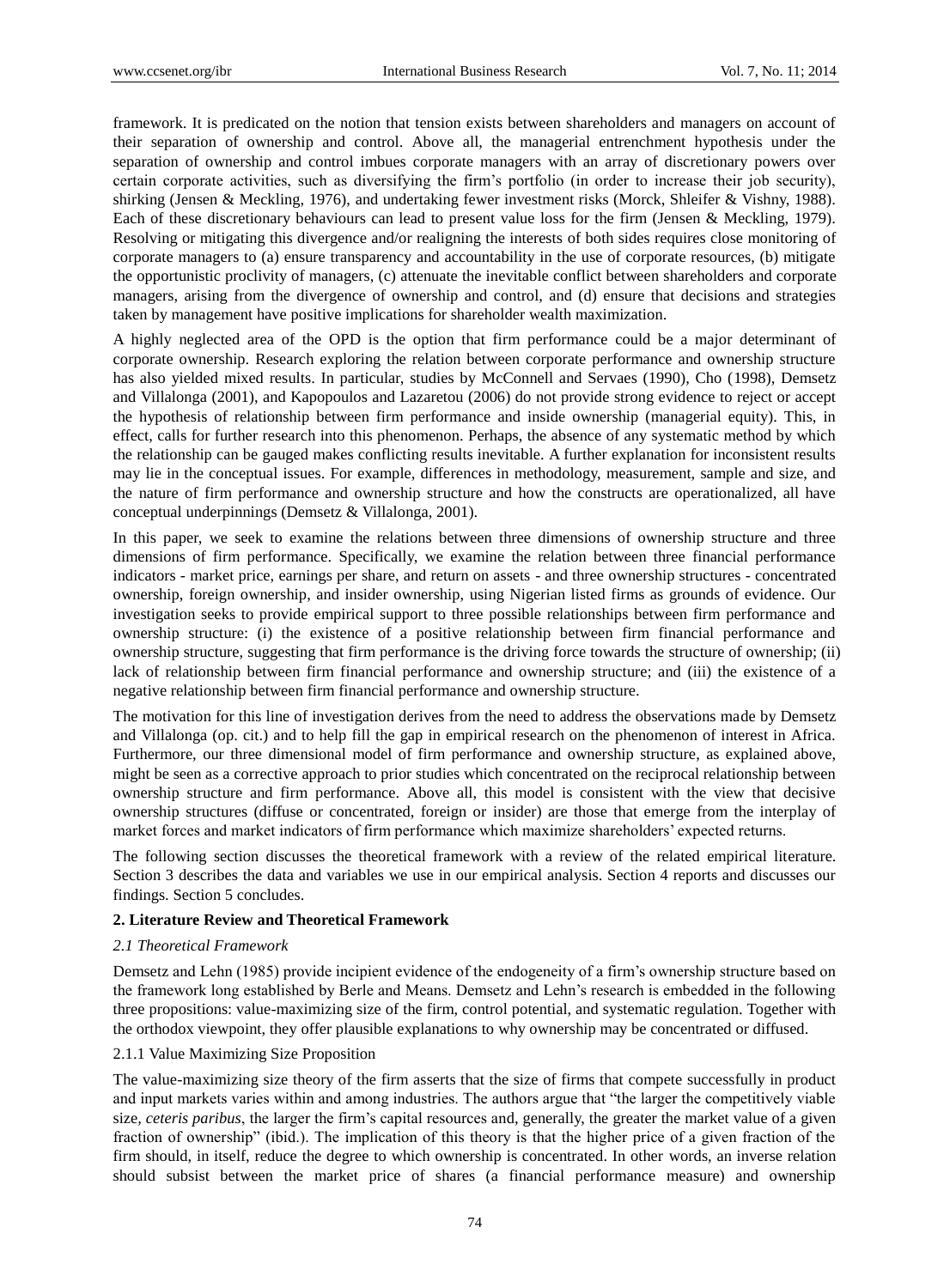## concentration.

Demsetz and Lehn (1985) further opine that risk aversion should reinforce the risk-neutral effect and attempts to preserve effective and concentrated ownership in the face of larger capital needs require a small group of owners to commit more wealth to a single enterprise. The affirmative content of the value-maximizing size theory is that as firms grow in size, their funding needs extend beyond the financial capabilities of existing shareholders who have to invest greater amounts to either maintain or obtain a given level of equity (See Welch, 2003; Tsegba & Herbert, 2013). Demsetz and Lehn further posit that the size of firms that compete successfully in product and input markets varies with and among industries. This supports the earlier proposition that the larger the firm size, the larger the firm"s capital resources and the greater the market value of its shares, *ceteris paribus*.

# 2.1.2 Control Potential Theory

Control potential is defined by Demsetz and Lehn (1985) as the wealth gain achievable through more effective monitoring of managerial performance by a firm"s owners. The basis of the authors" argument is that the explanatory power of control potential in ownership structure would be negligible in the presence of symmetrical alignment of the managerial market with the interest of managers and shareholders. Corporate control is neither a nontrivial nor costless organizational activity. In addition to transaction and information costs associated with acquisition and maintenance of corporate control, significant regulatory costs are implicit. The presumption that the managerial labour market imperfectly disciplines erring corporate managers implies that the transaction costs impose specific identity and control potential on firms. Consequently, alterations in the ownership structure can, in part, be understood as a response to those costs. The control potential theory also takes the view that owners believe they can influence the direction of their firms and that all outcomes are neither completely random nor completely foreseeable. This notion recognizes the existence of risks, opportunities, and managerial shirking which are to some degree controllable by owners.

# 2.1.3 Systematic Regulation Theory

Systematic regulation theory posits that restriction is placed on the options available to owners, thus reducing control potential in ways that may not be reflected fully in profit instability. Demsetz and Lehn (1985) aver that regulation also provides some subsidized monitors and disciplining of the management of regulated firms. Systematic regulation may have antitrust effect and should thus moderate ownership concentration, especially if the latter is viewed as monopolistic and unfair business practice. The net impact of regulation is to encourage diffuseness of ownership in regulated industries like banks.

# 2.1.4 Endogenous Ownership Structure

The foregoing theoretical frameworks are in contrast with the orthodox view of ownership as an endogenous variable. Exogeneity of ownership structure implies that corporate ownership is determined "outside the firm", that is, by forces external to the firm. The orthodox school of thought contends that ownership is determined by a confluence of factors derived from or originating internally within the firm, such as the industry or sector in which the firm operates, firm size, the regulatory climate, risk and the degree of financial leverage (Alonso-Bonis & Andres-Alonso, 2007). Viewed from this lens, ownership structure would closely reflect the influence certain aspects of the firm exercise over it, including its financial performance.

# *2.2 Financial Performance and Ownership Structure*

Studies that have investigated the relationship between financial performance and ownership structure are rather sparse, compared with those that seek to establish the reverse relationship. The studies include McConnel and Servaes (1990), Loderer and Martin (1997), Cho (1998), Demsetz and Villalonga (2001), Kapopoulos and Lazaretu (2006), and Farooque *et al.* (2007). Table 1 presents a summary with a cocktail of evidence about the connection between firm performance and ownership structure. Even though the results are mixed, the studies target insider ownership and ownership concentration where the behavior of investors, present or prospective, could be influenced by firm performance. This re-echoes the dominant role performance could play in any emerging ownership structure.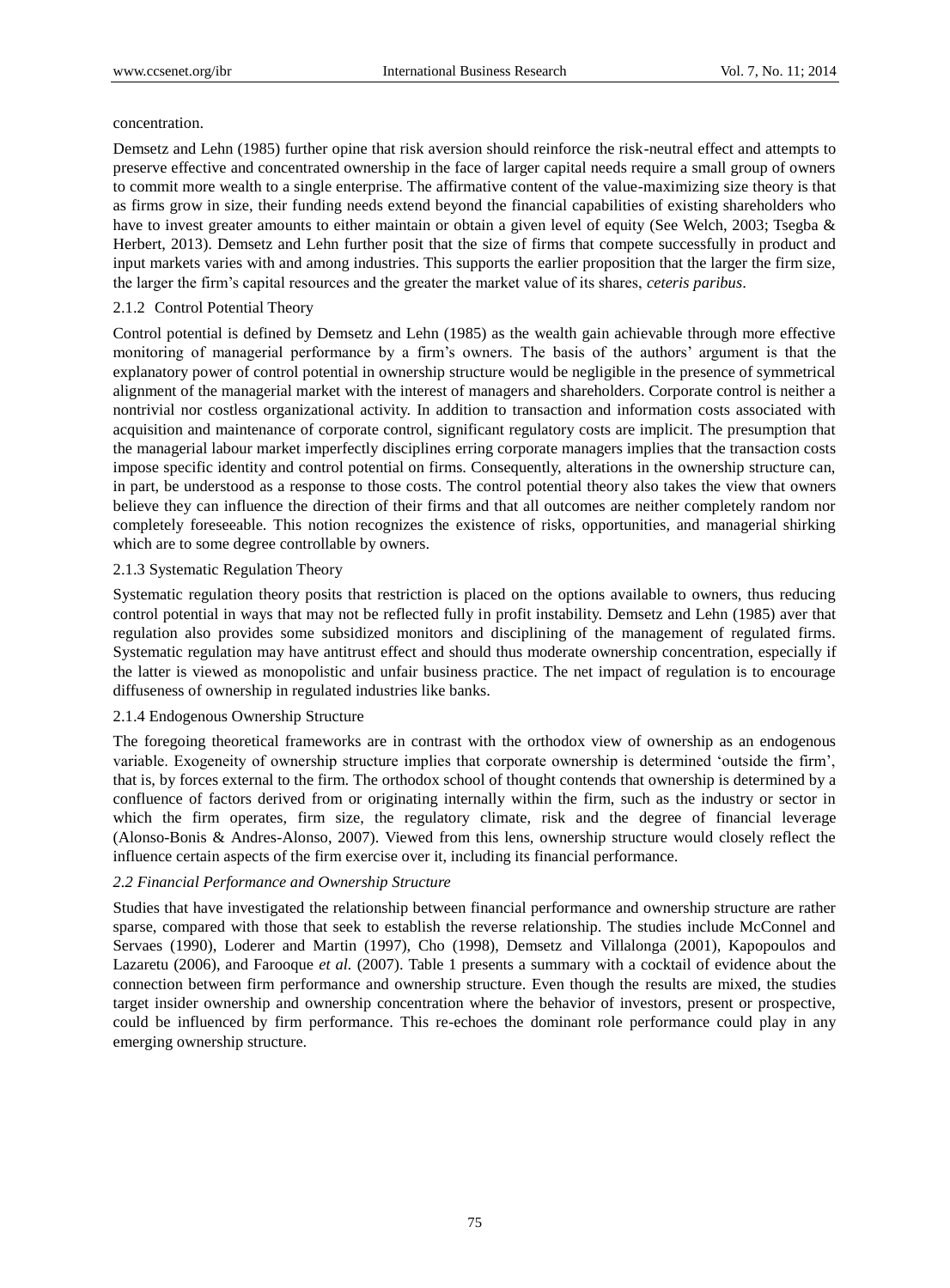| Author/s                                 | Title of Research                                                                                           | <b>Ownership Structure</b>                        | Results                                                                                                                                                                                                  |
|------------------------------------------|-------------------------------------------------------------------------------------------------------------|---------------------------------------------------|----------------------------------------------------------------------------------------------------------------------------------------------------------------------------------------------------------|
| McConnell<br>&<br>Servaes (1990)         | Additional<br>Evidence<br>Equity<br><sub>on</sub><br>Ownership and Corporate Value                          | 1. Insider ownership<br>2. Concentrated ownership | Significant curvilinear relationship between<br>firm performance and insider ownership.<br>but insignificant relationship<br>Positive<br>performance<br>firm<br>between<br>and<br>concentrated ownership |
| Loderer<br>and<br><b>Martin</b> (1997)   | Executive Stock Ownership and<br>Performance: Tracking Faint Traces                                         | Insider ownership                                 | Ownership does not predict performance<br>but performance is negative predictor of<br>ownership.                                                                                                         |
| Cho (1998)                               | Ownership<br>Structure.<br>Investment.<br>the Corporate<br>Value:<br>and<br>An<br><b>Empirical Analysis</b> | Insider ownership                                 | performance<br>affects<br>Firm<br>ownership<br>structure but not vice versa.                                                                                                                             |
| <b>Demsetz</b><br>&<br>Villalonga (2001) | Ownership Structure & Corporate<br>Performance                                                              | 1. Insider ownership<br>2. Concentrated ownership | relationship<br>Negative<br>between<br>firm<br>performance and insider ownership.                                                                                                                        |
| Kapopoulos and<br>Lazaretou (2006)       | Corporate Ownership Structure and<br>Firm Performance: Evidence from<br>Greek Firms.                        | 1. Concentrated ownership<br>2. Insider ownership | Linear positive relationship between firm<br>performance and ownership structure.                                                                                                                        |
| Farooque et al.<br>(2007)                | Ownership Structure and Corporate<br>Performance:<br>Evidence<br>from<br>Bangladesh.                        | Insider ownership                                 | Performance<br>has<br>significant<br>negative<br>impact on ownership.                                                                                                                                    |

Table 1. Summary of key research results on the relationship between firm performance and ownership structure

## **3. Methodology**

#### *3.1 Sample and Data*

The study sample comprises 70 companies listed on the Nigerian Stock Exchange (NSE), covering the period 1 January, 2002 to 31 December, 2007. These companies represent all firms for which financial performance and ownership data were available over the period. The firms account for slightly less than 50% of the firms listed on the NSE during the period. The combination of 70 firms and six year periods studied provides a balanced panel with 420 observations for panel data analysis. We excluded the financial sector from the study due to the turbulence and frequent policy changes by the Central Bank of Nigeria (CBN) which created discernible instability in the performances of banks during this period.

# *3.2 Variable Definitions and Sources*

This study utilizes three sets of variables: dependent, independent, and control variables. The dependent variables are the corporate ownership structures that could be affected by firm performance, namely, concentrated ownership (CONCEN), insider ownership (INSIDE), and foreign ownership (FOREIG). We define CONCEN as the minimum number of shareholders that jointly control the firm. Insider ownership (INSIDE) is defined as the percentage of shares held by directors. Finally, we express FOREIG as the percentage of shares held by foreign owners. All the dependent variables are computed from the firms' annual reports and accounts.

The independent or explanatory variables are the financial performance indices. Enterprise performance is construed to mean a firm"s financial viability, or the extent to which a company achieves its economic goals. Here, we use three firm performance measures which address three clientele groups: prospective investors, current investors or shareholders, and management. We focus on three measures of enterprise performance: market price per share (MPS), earnings per share (EPS), and return on assets (ROA). As suggested elsewhere (see Tsegba & Herbert, 2013), MPS, representing the current price at which shares are traded in the stock market, is an important measure of performance from an investor's perspective because it reflects market perception of the firm value. In this study, we define MPS as price at which the shares are traded on the floor of the Nigerian Stock Exchange as at the close of the trading year, that is, 31<sup>st</sup> December. The market prices are obtained from the NSE daily performance reports.

The EPS is a measure of an investor's returns which addresses investors' interest and concerns regarding the reward expected from their investments. The EPS is generally considered to be the single most important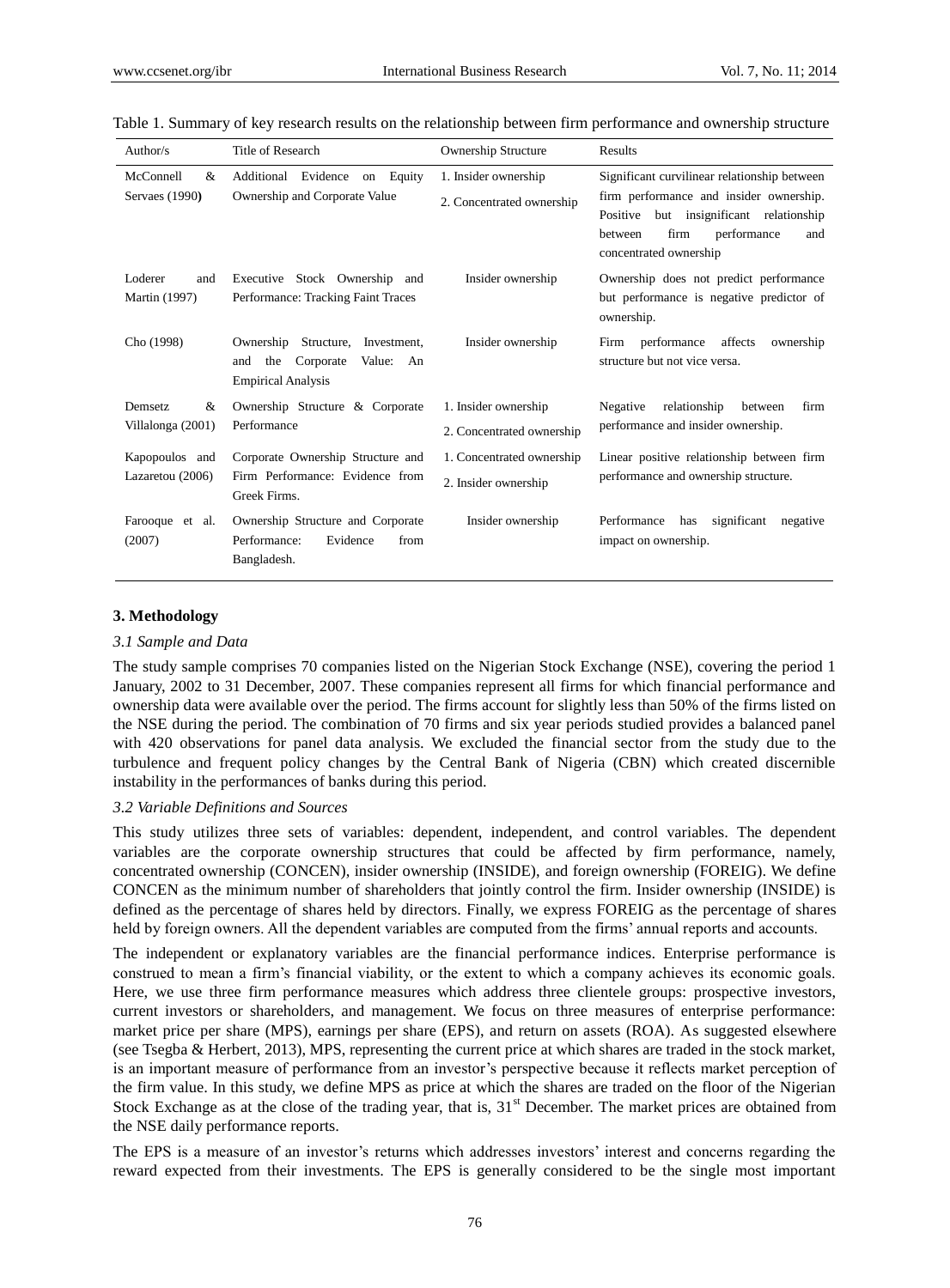variable in determining the price of shares. In this study, we define EPS as the net profit after tax divided by the number of shares in issue. The ROA assesses managerial performance. It is a measure of how well management is using the firm"s resources (assets) at their disposal for the benefit of the shareholders. We express ROA as the net profit after tax divided by the total assets. Information for the calculation of EPS and ROA is obtained from the firms" annual reports and accounts.

We further use two variables to control for firm specific factors due to the possibility that a number of factors may jointly affect ownership structure and, therefore, induce spurious correlation between them (Welch, 2003). These control variables are firm size (SIZE) and leverage (LEVER). Firm size (SIZE), measured as the natural logarithm of the firm"s total assets, is a proxy for a firm"s complexity (Fama & Jensen, 1983), since the scale and complexity of a large firm could obscure our proposed relationship (see Habbash, 2012). We utilize LEVER as the second control variable to proxy for the level of firm"s indebtedness because, as noted by Demsetz and Lehn (1985), ownership structure may influence firm financial structure. Again, the two control variables are computed from information obtained from the firms' annual reports and accounts.

#### *3.3 Regression Models*

We employ regression analysis which is one of the most widely used statistical tools in the management and social sciences. The major advantage of regression models is their power to measure the degree of association between and amongst variables and determine the extent and direction of their relationship. As indicated earlier, our investigation seeks to provide empirical support to three possible relationships between firm performance (a) and ownership structure (b); (i) positive relationship between (a) and (b); (ii) no relationship between (a) and (b); and (iii) negative relationship between (a) and (b).

We modify the econometric models of Demsetz and Villalonga (2001) as follows:

$$
CONCEN_{it} = \beta_0 + \beta_1 MPS_{it} + \beta_2 EPS_{it} + \beta_3 ROA_{it} + \beta_4 SIZE_{it} + \beta_5 LEVER_{it} + e_{it}
$$
 (1)

$$
FOREIG_{it} = \beta_0 + \beta_1 MPS_{it} + \beta_2 EPS_{it} + \beta_3 ROA_{it} + \beta_4 SIZE_{it} + \beta_5 LEVER_{it} + e_{it}
$$
 (2)

$$
INSIDE_{it} = \beta_0 + \beta_l MPS_{it} + \beta_2 EPS_{it} + \beta_3 ROA_{it} + \beta_4 SIZE_{it} + \beta_5 LEVER_{it} + e_{it}
$$
\n(3)

Where:

 $CONCEN_{it} = concentrated$  ownership structure from period i to t

 $\text{FOREIG}_{it}$  = foreign ownership structure from period i to t

 $INSIDE_{it}$  = insider ownership structure from period i to t

 $MPS_{it}$  = the market price per share from period i to t

 $EPS<sub>it</sub> = earnings per share from period i to t$ 

 $ROA_{it}$  = return on assets from period i to t

 $SIZE_{it}$  = firm size from period i to t

LEVER $_{it}$  = leverage or debt to equity ratio from period i to t

 $\mathbf{B}_0$ ,  $\mathbf{B}_1$ ,  $\mathbf{B}_2$ ,  $\mathbf{B}_n$  are the correlation coefficients.

 $e_i$  is the random variable or error term that accounts for the variability in the dependent variable which cannot be explained by the linear effect of the independent variables.

We begin by addressing some critical issues that potentially affect the outcome of the regression results. First, we conduct skewness ratios to ascertain the normality of the data used for the analysis. Second, we perform correlation analysis to establish the short-run relationship between the independent and control variables. It has been suggested that checks for multicollinearity among the explanatory variables generally are necessary because high correlations cause problems about the relative contribution of each predictor to the success of the model (Barako & Tower, 2006).

## 3.3.1 Normality Tests

The summary of the skewness ratio analysis presented in Table 2 shows that, except for FOREIG and ROA, all the other variables are not normally distributed. All the variables with a skewness ratio in excess of plus or minus 1.96 (at the 5% level of significance) are not normally distributed. We have taken the natural logs of these variables to normalize them prior to regression analysis.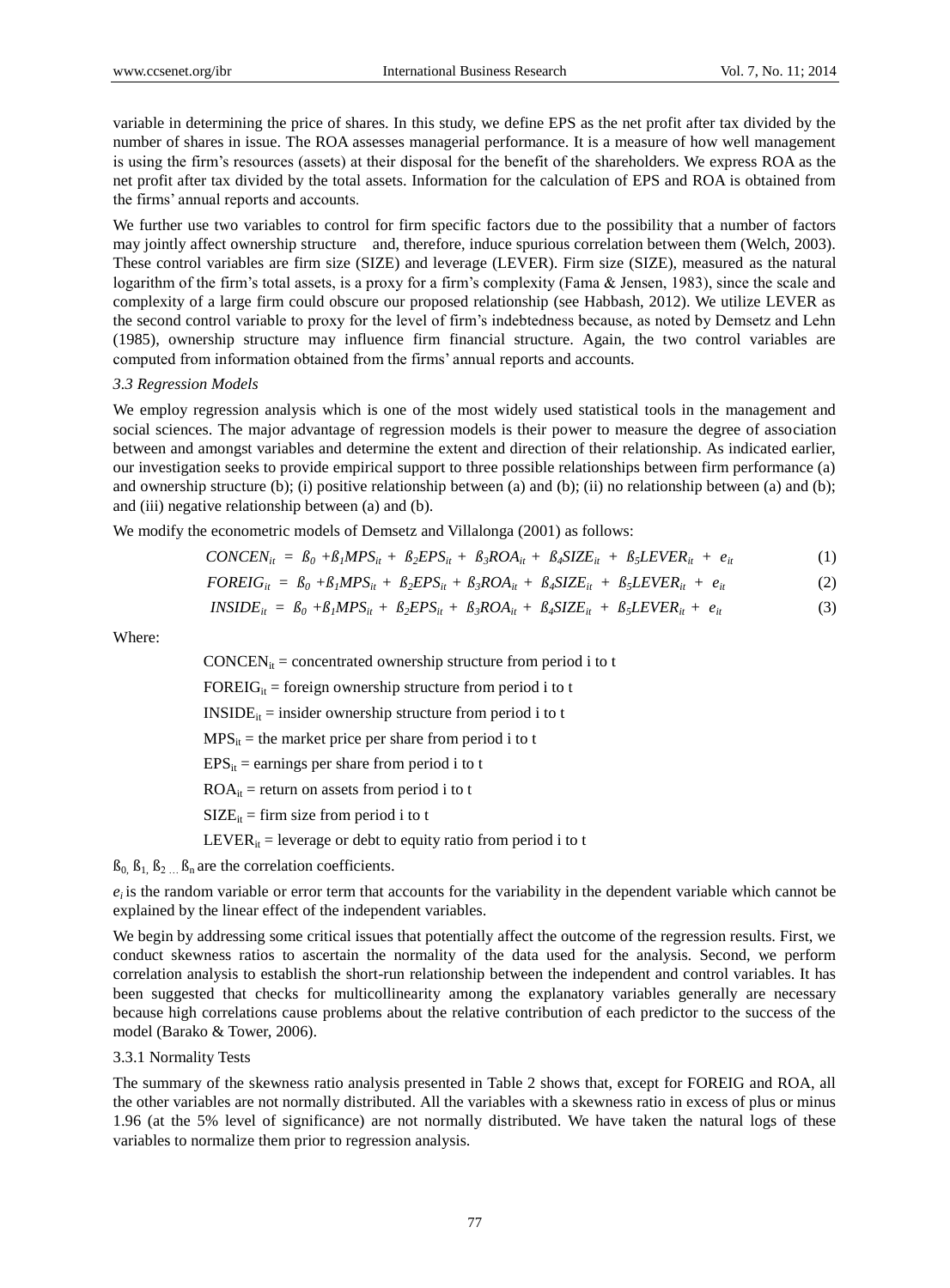| <b>Variable</b> | <b>Skewness</b> | <b>Std Error of Skewness</b> | Ratio      |
|-----------------|-----------------|------------------------------|------------|
| <b>CONCEN</b>   | 4.974           | 0.119                        | 41.7983*   |
| <b>INSIDE</b>   | 2.371           | 0.119                        | 19.9244*   |
| <b>FOREIG</b>   | 0.002           | 0.119                        | 0.0168     |
| <b>MPS</b>      | 2.893           | 0.119                        | 24.3109*   |
| <b>EPS</b>      | 2.471           | 0.119                        | 20.7647*   |
| <b>ROA</b>      | $-0.037$        | 0.119                        | $-0.3109*$ |
| <b>SIZE</b>     | 3.238           | 0.119                        | 27.2101*   |
| <b>LEVER</b>    | 3.462           | 0.119                        | 29.0924*   |

#### Table 2. Results of Skewness ratio analysis

*\* denotes variables that are not normally distributed.*

## 3.3.2 Correlations and Multicollinearity Tests

Table 3 shows the correlation matrix for the variables under investigation. The correlation that is worthy of note is the 0.667 correlation between MPS and EPS, which is however below the maximum correlation of 0.8 allowable (see Barako & Tower; 2006; Gujarati & Sangeetha, 2007). The correlation analysis suggests that multicollinearity does not present a challenge in this study. Besides, none of the remaining variables are correlated to an extent that merits noting.

| Variable       | <b>CONCEN</b> | <b>INSIDE</b> | <b>FOREIG</b> | <b>MPS</b> | <b>EPS</b> | <b>ROA</b> | <b>SIZE</b> | <b>LEVER</b> |
|----------------|---------------|---------------|---------------|------------|------------|------------|-------------|--------------|
| <b>CONCNEN</b> | 1.000         |               |               |            |            |            |             |              |
| <b>INSIDE</b>  | $-0.089$      | 1.000         |               |            |            |            |             |              |
| <b>FOREIG</b>  | $-.206$       | $-.291$       | 1.000         |            |            |            |             |              |
| <b>MPS</b>     | .019          | $-.232$       | .310          | 1.000      |            |            |             |              |
| <b>EPS</b>     | .003          | $-.190$       | .246          | .667       | 1.000      |            |             |              |
| <b>ROA</b>     | $-.026$       | $-0.012$      | .055          | .286       | .358       | 1.000      |             |              |
| <b>SIZE</b>    | .134          | $-.210$       | .217          | .521       | .460       | .179       | 1.000       |              |
| <b>LEVER</b>   | .170          | $-.225$       | .165          | .586       | .476       | .110       | .577        | 1.000        |

Table 3. Correlation matrix

#### **4. Analysis of Results and Discussions**

#### *4.1 Descriptive Statistics*

We now discuss the central findings of our study. The descriptive statistics in Table 4 highlight the basic features of the data analyzed in this study. The table shows wide dispersions among MPS and SIZE, which implies the presence of small and large firms in the study sample. Taking the natural logs of these variables to reduce the adverse effect of outliers or influential points in data analysis, we notice the absence of insider ownership, foreign ownership and leverage in a number of firms. This seems absurd, especially for insider ownership, which signifies the absence of management interest in the firms they manage. Foreign ownership (FOREIG), ROA and LEVER present least dispersions.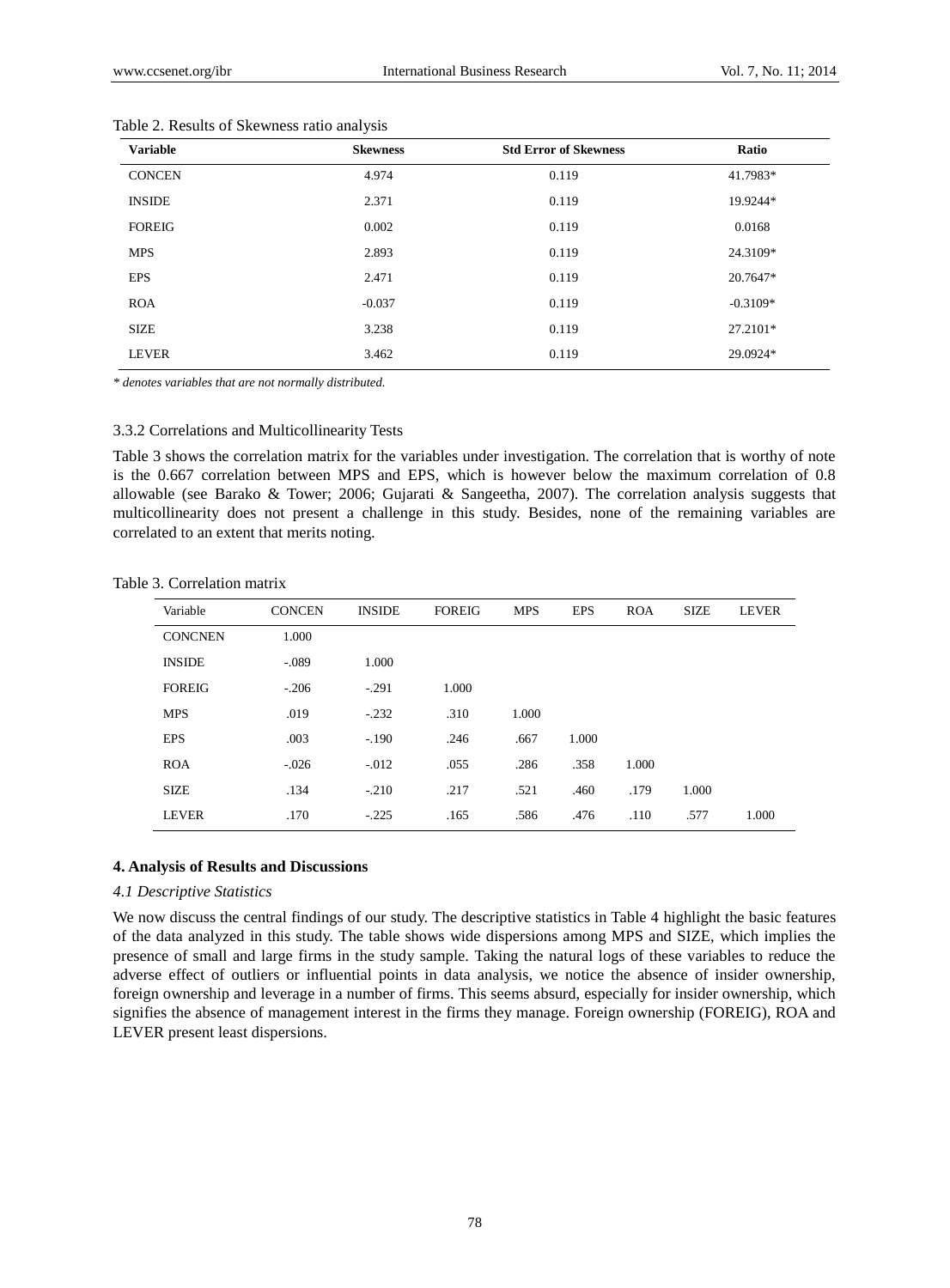| <b>Variable</b> | N   | <b>Minimum</b> | <b>Maximum</b> | <b>Range</b> | Mean       | <b>Std Dev.</b> |
|-----------------|-----|----------------|----------------|--------------|------------|-----------------|
| <b>CONCNEN</b>  | 420 |                | 593            | 592          | 24.5000    | 86.9870         |
| <b>INSIDE</b>   | 420 | 0.0000         | 0.8136         | .8136        | 0.0801     | 0.1483          |
| <b>FOREIG</b>   | 420 | 0.0000         | 0.8844         | .8844        | 0.3165     | 0.2673          |
| <b>MPS</b>      | 420 | 27             | 26,355         | 26,328       | 2,158.7700 | 4.285.2530      |
| <b>EPS</b>      | 420 | $-930.8600$    | 1.261.32       | 2.192.18     | 100.2887   | 228,5400        |
| <b>ROA</b>      | 420 | $-1.3074$      | 0.3595         | 1.6669       | 0.0364     | 0.1329          |
| <b>SIZE</b>     | 420 | 67.310         | 162,684,055    | 162,616,745  | 11.032.086 | 18,514,494      |
| <b>LEVER</b>    | 420 | 0.0000         | 55.0162        | 55.0162      | 3.7384     | 6.9841          |

#### Table 4. Descriptive statistics

#### *4.2 Regression Results*

Table 5 presents the summary of the regression results for all the variables. The adjusted  $\mathbb{R}^2$ , which is a measure of the strength of the model, is 2.3% for CONCEN, 15.6% for FOREIG and 17.3% for INSIDE. The values for adjusted  $R^2$  are rather low, suggesting that factors other than those included in the model offer plausible explanation for the relationship between firm performance and ownership structure. However, the F-Statistics, which is a measure of the reliability of the model, is significant at 1% level for all the three ownership structures investigated. This affirms the validity of the model.

Table 5 reports that: (1) MPS is both negative and not significantly related to CONCEN and INSIDE. However, a significant positive relationship exists between MPS and foreign ownership. (2) A significant but negative relationship exists between EPS and INSIDE. The relationship between EPS and CONCEN is negative but not significant. On the other hand, EPS and FOREIG present positive relationship although not significant. (3) The relationship between ROA and CONCEN and between ROA and FPREIG is negative but not significant. But, there is a significant positive relationship between ROA and INSIDE. (4) The relationship between SIZE and CONCEN is negative but not significant. There is a significant positive relationship between SIZE and FOREIG. On the other hand, a significant negative relationship exists between SIZE and INSIDE. (5) LEVER is significantly and positively related to CONCEN; it is, however, positively but insignificantly related to INSIDE; and a negatively but insignificantly related to FOREIG.

| <b>Variable</b>     | <b>CONCEN</b> | <b>FOREIG</b> | <b>INSIDE</b>  |
|---------------------|---------------|---------------|----------------|
| <b>MPS</b>          | $-0.137$      | 0.169         | $-0.145$       |
|                     | $(-1.685)*$   | $(2.227)$ **  | $(-1.939)*$    |
| <b>EPS</b>          | $-0.012$      | 0.042         | $-0.131$       |
|                     | $(-0.176)$    | (0.678)       | $(-2.139)$ **  |
| <b>ROA</b>          | $-0.055$      | $-0.072$      | 0.111          |
|                     | $(-1.031)$    | $(-1.448)$    | $(2.255)$ **   |
| <b>SIZE</b>         | $-0.033$      | 0.320         | $-0.261$       |
|                     | $(-0.512)$    | $(5.268)$ *** | $(-4.339)$ *** |
| <b>LEVER</b>        | 0.206         | $-0.102$      | 0.037          |
|                     | $(3.315)$ *** | $(-1.765)$ *  | (0.646)        |
| No. of observations | 420           | 420           | 420            |
| Adjusted $R^2$      | 0.023         | 0.156         | 0.173          |
| <b>F-Statistics</b> | $3.013***$    | 16.536***     | 18.584***      |

Table 5. OLS estimates for all variables

t-statistics in parentheses.

**\*** Significant at 10% level; **\*\***Significant at 5% level; **\*\*\***Significant at 1% level.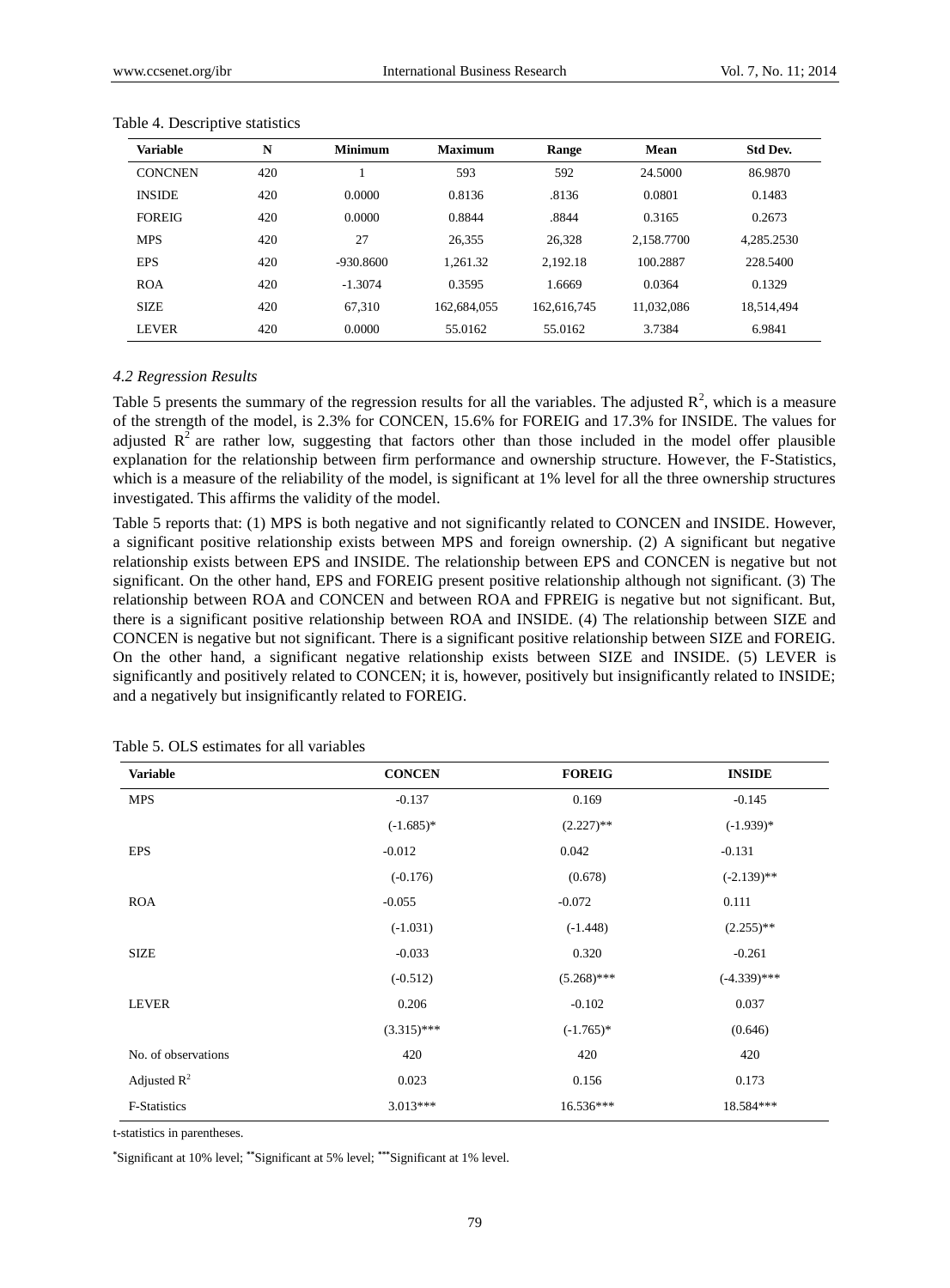## *4.3 Robustness Checks*

In order to gauge the robustness of the results, we have adopted a stepwise regression approach by eliminating SIZE first, followed by substituting SIZE with LEVER, and finally by eliminating both control variables (SIZE and LEVER). As suggested by Argyrous (2006), stepwise regressions enable us to select the specific variables that actually do have significant influence. The results of the stepwise regression analysis excluding SIZE are presented in Table 6 below.

| <b>Variable</b>     | <b>CONCEN</b> | <b>FOREIG</b> | <b>INSIDE</b>  |
|---------------------|---------------|---------------|----------------|
| <b>MPS</b>          | $-0.150$      | 0.169         | $-0.247$       |
|                     | $(-1.944)*$   | $(2.227)$ **  | $(-3.400)$ *** |
| <b>EPS</b>          | $-0.020$      | 0.042         | $-0.193$       |
|                     | $(-0.305)$    | (0.678)       | $(-3.180)$ *** |
| <b>ROA</b>          | $-0.056$      | $-0.072$      | 0.103          |
|                     | $(-1.052)$    | $(-1.448)$    | $(2.049)$ **   |
| <b>LEVER</b>        | 0.201         | $-0.102$      | 0.002          |
|                     | $(3.279)$ *** | $(-1.765)*$   | (0.038)        |
| No. of observations | 420           | 420           | 420            |
| Adjusted $R^2$      | 0.025         | 0.156         | 0.138          |
| <b>F-Statistics</b> | $3.707***$    | 16.536***     | 17.761***      |

# Table 6. OLS estimates without firm size

t-statistics in parentheses.

\*Significant at 10% level; \*\*Significant at 5% level; \*\*\*Significant at 1% level.

The findings in Table 6 differ from those of Table 5 in two respects. First, INSIDE is now significantly but negatively related to MPS. Second, EPS is negatively but significantly related to INSIDE. There are no significant variations in the adjusted  $\mathbb{R}^2$ . The F-Statistics also remain significant at 1% level. We further excluded LEVER and included SIZE in the OLS equations to dictate the separate effect of this control variable (SIZE) in the analysis. The exclusion of SIZE does not have significant effect on the results, presented in Table 7 below.

| <b>Variable</b>     | <b>CONCEN</b> | <b>FOREIG</b> | <b>INSIDE</b>  |
|---------------------|---------------|---------------|----------------|
| <b>MPS</b>          | $-0.033$      | 0.117         | $-0.127$       |
|                     | $(-0.439)$    | $(1.673)*$    | $(-1.833)*$    |
| <b>EPS</b>          | 0.003         | 0.035         | $-0.128$       |
|                     | (0.041)       | (0.562)       | $(-2.103)$ **  |
| <b>ROA</b>          | $-0.003$      | $-0.060$      | 0.106          |
|                     | $(-0.047)$    | (1.212)       | $(2.188)$ **   |
| <b>SIZE</b>         | $-0.003$      | 0.305         | $-0.255$       |
|                     | $(-0.047)$    | $(5.058)$ *** | $(-4.294)$ *** |
| No. of observations | 420           | 420           | 420            |
| Adjusted $R^2$      | 0.000         | 0.152         | 0.138          |
| <b>F-Statistics</b> | $0.994***$    | 19.789***     | $17.761***$    |

Table 7. OLS Estimates without LEVER

t-statistics in parentheses.

\*Significant at 10% level; \*\*Significant at 5% level; \*\*\*Significant at 1% level.

We then deleted all the control variables to ascertain their effect on the model. The OLS results are presented in Table 8 below. We notice a fall in the Adjusted  $R^2$  compared with the original results in Table 5, although the F-Statistics still remain significant at the 1% level.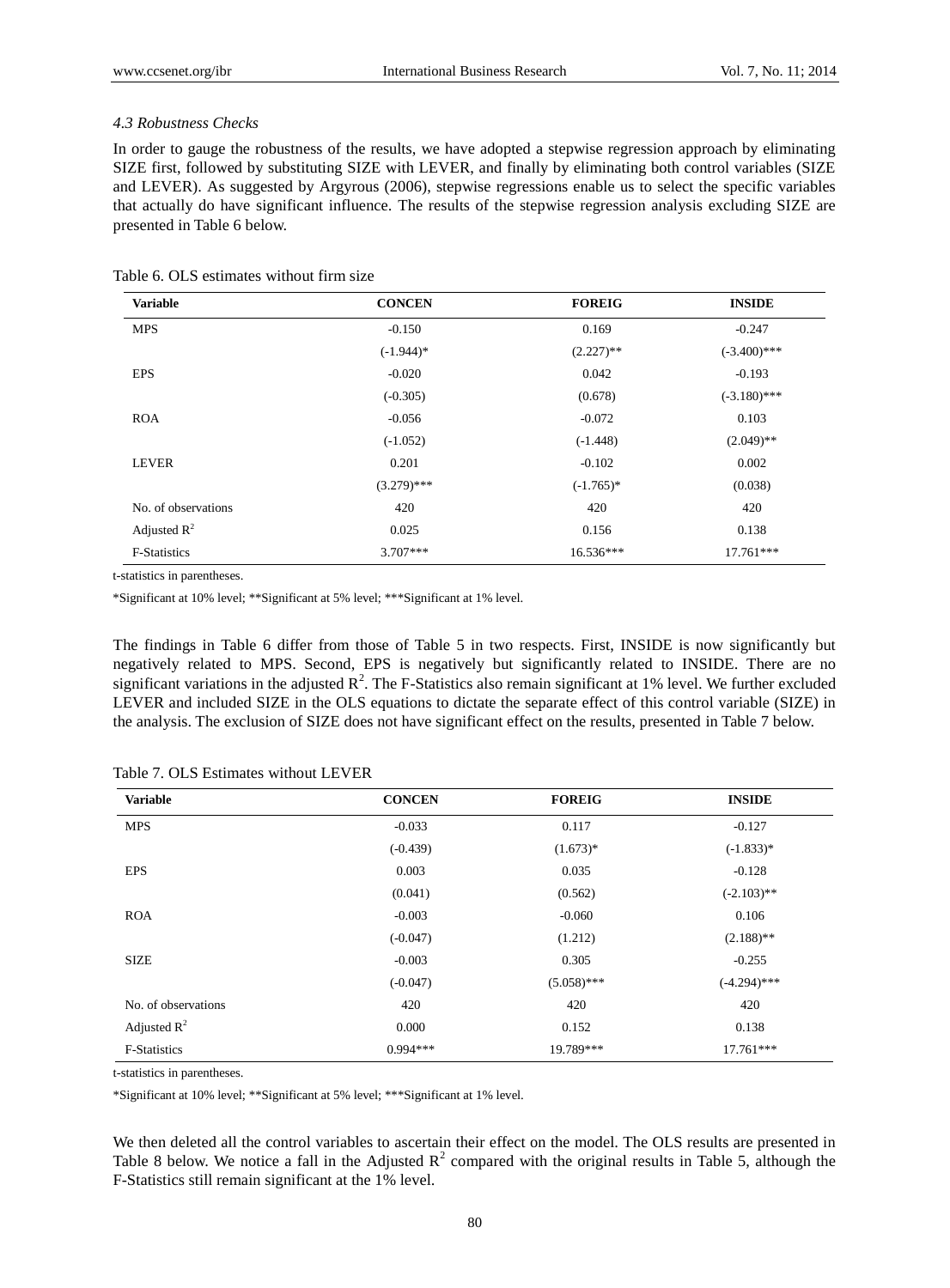| <b>Variable</b>     | <b>CONCEN</b> | <b>FOREIG</b> | <b>INSIDE</b>  |
|---------------------|---------------|---------------|----------------|
| <b>MPS</b>          | $-0.035$      | 0.259         | $-0.247$       |
|                     | $(-0.500)$    | $(3.929)$ *** | $(-3.400)$ *** |
| <b>EPS</b>          | $-0.020$      | 0.112         | $-0.193$       |
|                     | $(-0.305)$    | $(1.816)*$    | $(-3.180)$ *** |
| <b>ROA</b>          | $-0.056$      | $-0.055$      | 0.103          |
|                     | $(-1.052)$    | $(-1.086)$    | $(2.049)$ **   |
| No. of observations | 420           | 420           | 420            |
| Adjusted $R^2$      | 0.002         | 0.102         | 0.138          |
| <b>F-Statistics</b> | $1.328***$    | $16.862***$   | $17.761***$    |

#### Table 8. OLS estimates without control variables

t-statistics in parentheses.

\*Significant at 10% level; \*\*Significant at 5% level; \*\*\*Significant at 1% level.

#### *4.4 Discussion of Results*

The results presented in Table 9 below summarize the relationship between financial performance and ownership structure with and without the control variables. As stated earlier, the use of stepwise regressions is to provide robustness check on the results obtained from the original OLS (Table 5).

| <b>Variable</b> | With control variables                       |               |                                                                                                                              |                 | Without control variables |                                          |
|-----------------|----------------------------------------------|---------------|------------------------------------------------------------------------------------------------------------------------------|-----------------|---------------------------|------------------------------------------|
|                 | <b>CONCEN</b>                                | <b>FOREIG</b> | <b>INSIDE</b>                                                                                                                | <b>CONCEN</b>   | <b>FOREIG</b>             | <b>INSIDE</b>                            |
| <b>MPS</b>      | significant                                  | relationship  | Negative but not Significant positive Negative but not Negative but Significant positive Significant negative<br>significant | not significant | relationship              | relationship                             |
| <b>EPS</b>      | Negative but not Positive but<br>significant | significant   | not Negative but not Negative but Positive but<br>significant                                                                | not significant | significant               | not Significant negative<br>relationship |
| <b>ROA</b>      | significant                                  | significant   | Negative but not Negative but not Significant positive Negative but Negative but not Significant positive<br>relationship    | not significant | significant               | relationship                             |
| <b>SIZE</b>     | significant                                  | relationship  | Negative but not Significant positive Significant negative Not applicable<br>relationship                                    |                 | Not applicable            | Not applicable                           |
| LEVER           | significant                                  | significant   | Positive but not Negative but not Positive but not Not applicable<br>significant                                             |                 | Not applicable            | Not applicable                           |

Table 9. Summary of OLS results

Table 9 presents a number of interesting observations. First, we note the negative relationship between firm performance, denoted by MPS, EPS & ROA, and ownership concentration. These findings are inconsistent with those obtained by McConnel and Servaes (1990), and Kapopoulos and Lazaretou (2006). The possible explanation for this inconsistency could be the different measures of ownership concentration used by these studies. We measure ownership concentration as the minimum number of shareholders that control the firm whereas they measured it as the holdings of the first 5 and 10 largest shareholders. Furthermore, their measures of firm performance are different from the ones we used in our study.

Second, we find (i) a significant positive relationship between firm performance and foreign ownership (MPS); (ii) positive but not significant relation between EPS and foreign ownership, and (iii) a negative but not significant relationship between ROA and foreign ownership. Though there is paucity of empirical work on the relation between firm performance and foreign ownership, one major observation could be made about these results. Foreign ownership in itself is a market price driven ownership structure in especially emerging markets. Foreign ownership adumbrates eclectic advantages in ownership and internalization respects, such as managerial expertise, access to production technology and capital as well as markets. With their competitive advantage, it is plausible to expect a significant positive relationship between firm performance and foreign ownership.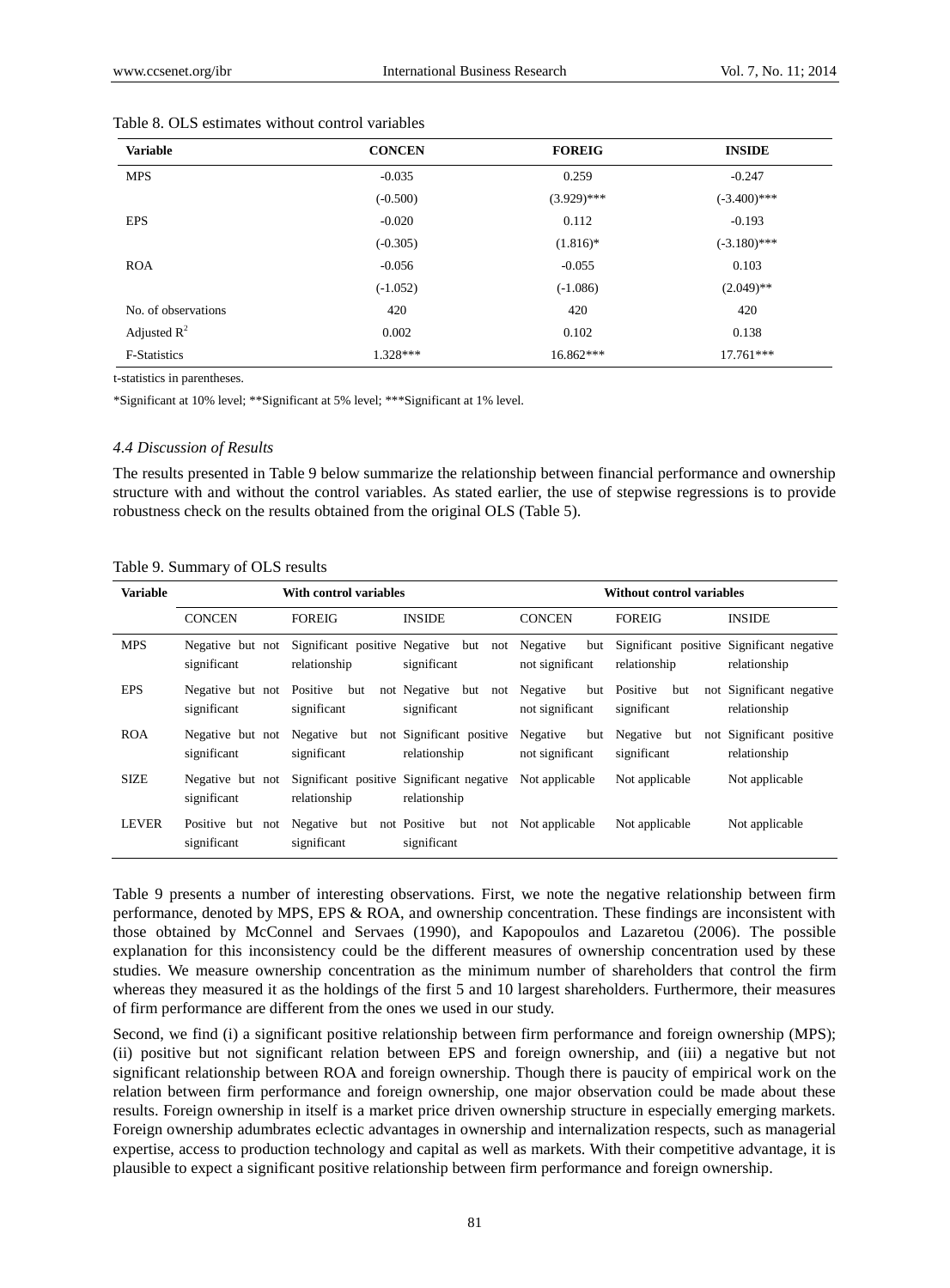Third, a negative but insignificant relationship exists between INSIDE and MPS, and EPS. The relationship is significant though when the control variables are removed from the model. The overwhelming evidence from this study is that a relationship exists between firm performance and INSIDE (insider ownership). These findings are consistent with the view that firm performance is a negative predictor of insider ownership (see Loderer & Martin, 1997; Demsetz & Villalongo, 2001; and Farooque, Zijl, Dunstan, & Karim, 2007). This consistency in results is without prejudice to the variation in firm performance measures adopted by the different studies. Demsetz and Villalonga (2001), for instance, used Tobin"s *Q* and accounting profit rate as performance measures. Kapopoulos and Lazaretou (2006), however, found a positive relationship between firm performance and insider ownership structure. While we agree with the proposition that ownership structure is chosen so as to maximize firm performance (Demsetz & Villalonga, 2001), our findings lead us to infer that corporate managers seem to be reluctant or skeptical to hold shares in their underperforming firms.

#### *4.5 Managerial Implications of Contrarian Insider Ownership Interests*

There is some support in our study for the notion that management is less interested in holding shares in their underperforming firms. We do not have convincing explanations for this, but given that the plenitude of research in accounting, finance economics, and management on corporate governance has not yielded clarity or consensus to the ownership-performance debate (OPD), our finding has confounding managerial implications. First, the evidence of our study challenges the average conclusion of the managerial ownership cum alignment thesis (Dalton, Daily, Certo, & Roengpitya, 2003). The prevailing view is that insider equity ownership putatively helps to align the interests of managers and shareholders. As such, they (managers) are predisposed to making decisions that are consistent with interests of the broader constituency of shareholders, inclusive of them. Research from various disciplines, such as finance (Agrawal & Knoeber, 1996), economics (Himmelberg, Hubbard, & Palia, 1999), law (Perry & Zenner, 2000), and strategy (Dalton, Daily, Certo, & Roengpitya, 2003), has examined this phenomenon in terms of how and when insider ownership supports alignment between the interests of managers and owners. The appeal of this school of thought, which is rooted in Jensen and Meckling's (1976) agency theory, is that the higher the managerial (insider ownership) stakes in a firm, the more likely they will deploy corporate resources in value-maximizing decisions, that is, towards long-term profitability, and the less likely they will shirk from executing their fiscal and strategic responsibilities (Connelly, Hoskisson, Tihanyi, & Certo, 2010).

This managerial ownership-alignment perspective is not generally shared by researchers such as Morck, Shleifer and Vishny (1988) who note the potential adversarial effects of managerial (insider) ownership. The contention is that high levels of ownership may increase executive power, which may lead them to become entrenched within the firm. The managerial entrenchment hypothesis posits that managers tend to consume more perquisites and/or reduce the firm"s risk profile to protect their own interests. Other strands of research show that managerial ownership may lead to (a) greater risk taking (Rajgopal & Shevlin, 2002), (b) goal misalignment with respect to such issues as backdating of stock options (Bhattacharya, 1981), and (c) earnings manipulation, and dividend policies (Devers, Cannella, Reilly & Yoder, 2007).

These contrasting perspectives are consistent with the mixed empirical results. For example, both our finding and the ownership-alignment studies are in contrast with Demsetz and Villalongo"s (2001) suggestion that management prefers to hold fewer shares when firms seem to be doing well, perhaps selling them during good times in the expectation that current good performance will be followed by poorer performance. A possible explanation is predicated on the role of risk in explaining variations in ownership structure (ibid.). Our presumption, therefore, is that firms that exhibit low performance are less inclined to their management having a stake in them. If also the firm is in high risk business and management is both risk averse and feels that it already has invested specific human capital in the firm, this may be a plausible reason to loathe equity interest in their firm.

Another plausible explanation derives from the information asymmetry condition which reduces the distribution of information between parties under a unified governance structure. The parties here are managers and owners. Managers have both access to firm-specific information which may not be available to other investors costlessly and some element of control over firm actions and resources. They naturally will utilize such insider information and their entrenched discretionary power to their opportunistic advantage, including aversion to invest in their underperforming firm. In general, we aver that although managerial ownership and control vary considerably with respect to their equity positions, the influence of these variations on firm actions vis-à-vis other ownership structures and firm performance however remains an empirical issue.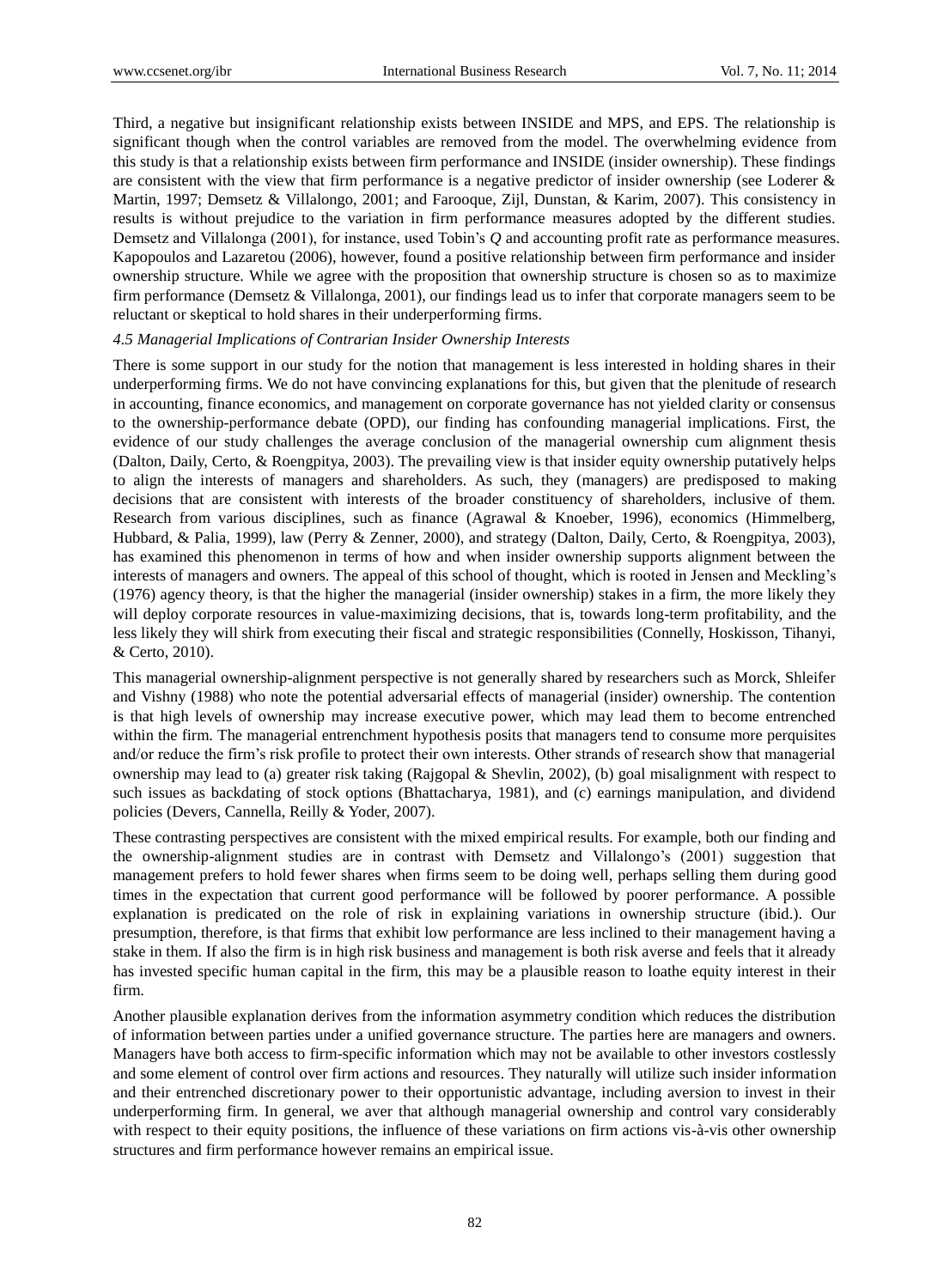## **5. Summary and Conclusions**

This study is motivated by the unending debate in the corporate finance literature about the connection between ownership structure and firm performance, what we characterize as the ownership-performance debate (OPD). Ever since Berle and Means (1932) postulated the existence of an inverse relationship between diffuse ownership and firm performance, most studies have treated ownership structure as a corporate governance mechanism. There is little attention to the possibility that firm performance could in fact impact ownership structure. In this study, we have isolated three measures of enterprise performance, namely, market price per share (MPS), earnings per share (EPS) and return on assets (ROA). Each of these measures is carefully selected to represent a clientele group that could invest in the firm. The results from our study are largely consistent with those of prior studies. In the main, we find that: (a) a negative relationship exists between firm performance and concentrated ownership; (b) an insignificant relationship exists between firm performance and foreign ownership; (c) there is a negative and significant relationship between firm performance and insider ownership.

Both from our study and some of the studies preceding it, evidence about the relationship between firm performance and ownership structure remains equivocal and inconclusive. In general, although managerial ownership and control vary considerably with respect to their equity positions, the influence of these variations on firm actions vis-à-vis other ownership structures and firm performance remains an empirical issue. Thus, regardless of the methodological rigour, no categorical inferences can be drawn at present either from this study or previous studies to justify closure. Without question, therefore, the OPD remains an empirical issue and calls attention to more research.

## **References**

- Adenikinju, O., & Ayorinde, F. (2001). Ownership Structure, Corporate Governance and Corporate Performance: The Case of Nigerian Quoted Companies. Report presented at the *AERC biannual research workshop,* Nairobi, May.
- Agrawal, A., & Knoeber, C. R. (1996). Firm performance and mechanisms to control agency problems between managers and shareholders. *Journal of Financial and Quantitative Analysis, 31*, 377–397. http://dx.doi.org/10.2307/2331397
- Alonso-Bonis, S., & Andrés-Alonso, P. (2007). Ownership structure and performance in large Spanish companies: Empirical evidence in the context of an endogenous relation. *Corporate Ownership and Control, 4*(4), 206–216.
- Argyrous, G. (2006). *Statistics for Research.* London: Sage Publications.
- Barako, D. G., & Tower, G. (2006). Corporate Governance and Bank Performance: Does Ownership Matter? Evidence from Kenyan Banking Sector. *Corporate Ownership and Control, 4*(2), 133–144.
- Berle, A. A., & Means, G. C. (1932). *The Modern Corporation and private property.* New York. Retrieved from http://www.repository.law.indiana.edu/cgi/viewcontent.cgi?article=5120content=ilj
- Bhattacharya, S. (1981). Notes on multiperiod valuation and the pricing of options. *Journal of Finance, 36*, 163–180. http://dx.doi.org/10.1111/j.1540-6261.1981.tb03541.x
- Cho, M. H. (1988). Ownership Structure, Investment, and the Corporate Value: An Empirical Analysis. *Journal of Financial Economics, 47*, 103–121. http://dx.doi.org/10.1016/S0304-405X(97)00039-1
- Connelly, B. L., Hoskisson, R. E., Tihanyi, L., & Certo, S. T. (2010). Ownership as a Form of Corporate Governance. *Journal of Management Studies, 47*(8), 1561–1589. http://dx.doi.org/10.1111/j.1467-6486.2010.00929.x
- Dalton, D., Daily, C., Certo, S. T., & Roengpitya, R. (2003). Meta-analysis of financial performance and equity: fusion or confusion? *Academy of Management Journal, 46*, 13–26. http://dx.doi.org/10.2307/30040673
- Demsetz, H., & Lehn, K. (1985). The structure of corporate ownership: Causes and consequences. *Journal of Political Economy, 93*, 1155–1177. http://dx.doi.org/10.1086/261354
- Demsetz, H., & Villalonga, B. (2001). Ownership structure and corporate performance. *Journal of Corporate Finance, 7*, 209–233*.* http://dx.doi.org/10.1016/S0929-1199(01)00020-7
- Devers, C., Cannella, A. A., Reilly, G. P., & Yoder, M. E. (2007). Executive compensation: a multidisciplinary review and synthesis of recent developments. *Journal of Management, 33*, 1016–1072. http://dx.doi.org/10.1177/0149206307308588
- Fama, E. F., & Jensen, M. C. (1983). Separation of Ownership and Control. *Journal of Law and Economics, 26*,